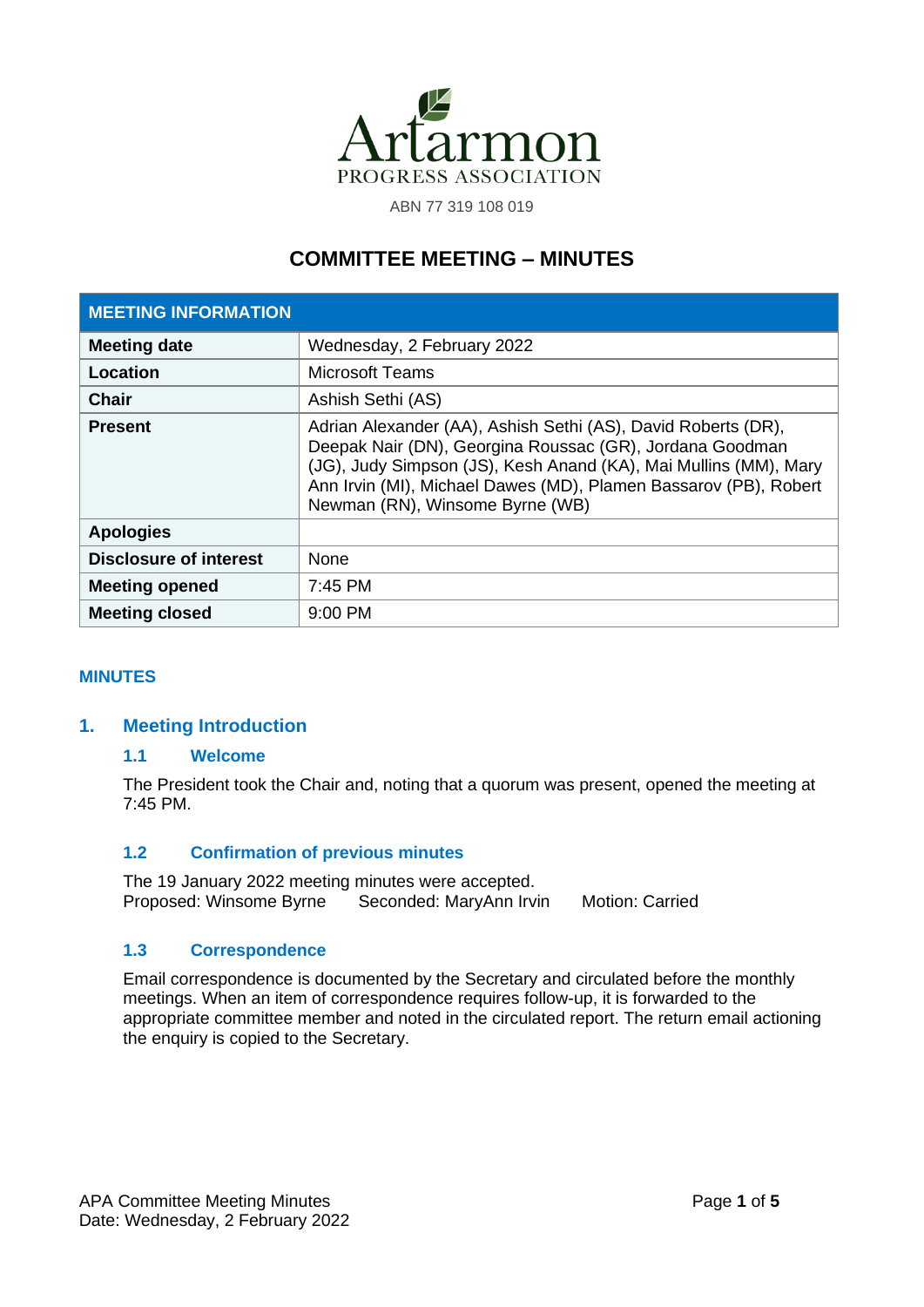# **1.4 Special Resolution**

Notice of Special Resolution to allow Adrian Alexander to continue as Treasurer for another 12 months has been provided to members. As Adrian has held the position since November 2010, under the APA Constitution he requires approval of APA members on annual basis to continue to hold this office.

Proposed: David Roberts Seconded: Winsome Byrne

That Adrian Alexander be allowed to continue in the role of Treasurer for a further 12 months.

Motion: Carried

# **2. Business arising from previous minutes / outstanding actions**

#### **2.1 Improvements to Pacific Hwy/Mowbray Rd intersection**

- No further update.
- Last action was to discuss this with the former MP which will now occur after a new MP is elected at the upcoming Willoughby by-election

#### **2.2 FWPA action re community participation in the planning process**

- Stuart Coppock is the new president of the FWPA
- GR advised FWPA Secretary, Larissa Penn asked for the names of the new delegates from APA
- Action: MM to send the three APA delegates to FWPA Secretary
- Action: GR to send document to FWPA President

#### **2.3 Proposed Herbert Street Precinct development concerns**

- MD advises Stuart Coppock was seeking input into 'Federation Goals 2022' of which this development concern could be added to the list
- Willoughby by-election candidate Tim James requested a list of APA top concerns, of which the Herbert Steet Precinct was included as one of APA's concerns
- MD suggests sending the same list of APA concerns to the other by-election candidates for a response
- Action: MD to locate email from FWPA Secretary and circulate over email

#### **2.4 Request to reconsider inaccessible east-side access to Artarmon Station**

- No further update
- As with the Pacific Hwy/Mowbray Rd intersection, the last action was to discuss this with the former MP which will now occur after a new MP is elected at the upcoming Willoughby by-election

#### **2.5 New wombat crossing at 26 Hampden Rd Artarmon (& removal of existing pedestrian refuge at crest near tennis courts)**

● This issue is now finalised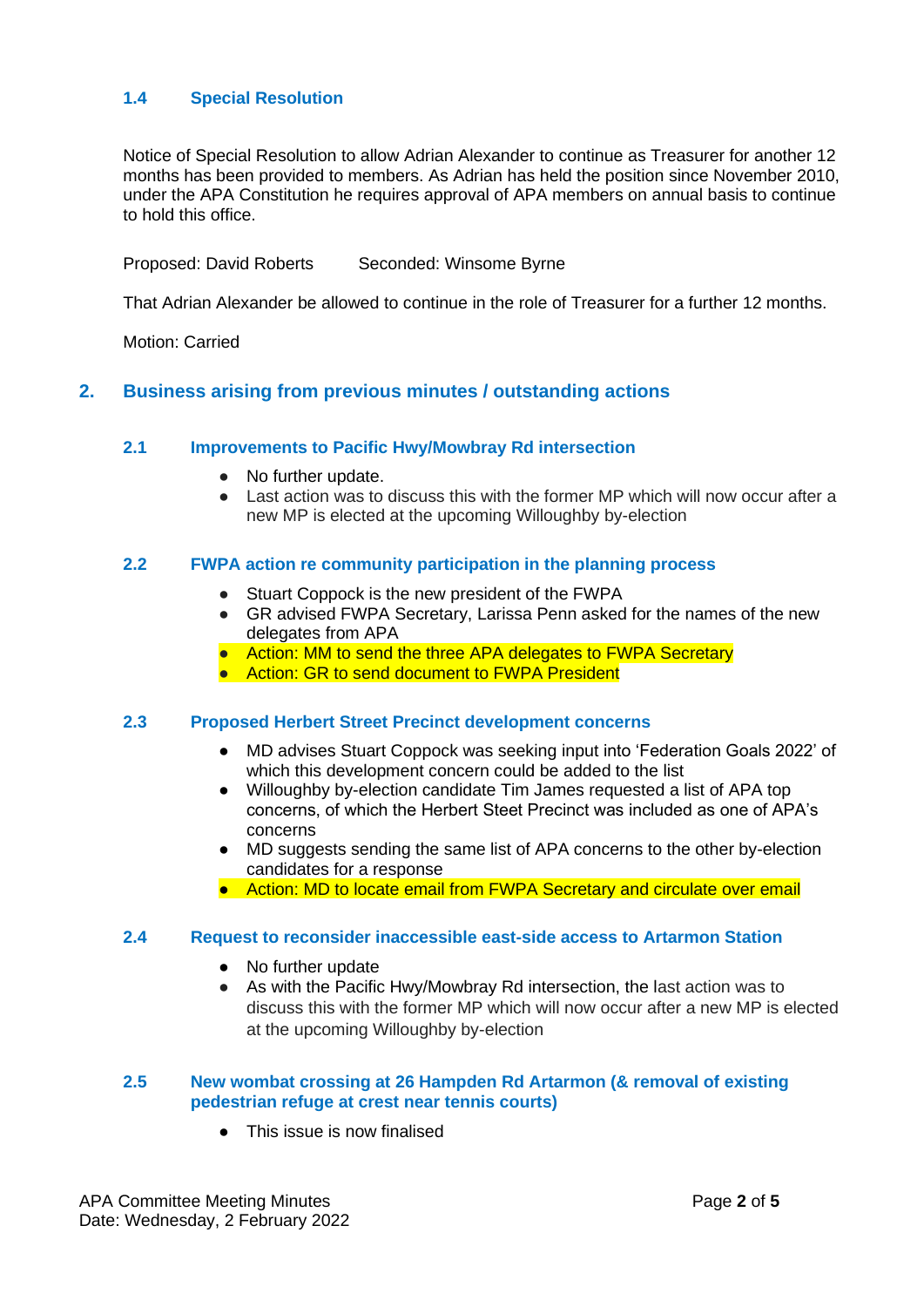# **2.6 Vision for Artarmon (East Artarmon, including old library site etc)**

● No further update

#### **2.7 Bowling Clubhouse**

- Plans going out to tender, works will commence
- Matter is now closed

## **2.8 APA membership engagement drive**

- The APA broadly brainstormed and discussed some possible ideas to drive memberships including:
	- o DR mentioned an idea that was passed to him about having APA street representatives
	- o AA advises there are approximately 2000 residents on the east side, and 7000 residents on the west side making recruitment from the westside very difficult
	- o KA suggested having a stand at the election
	- o AS suggested community events such as a BBQ on the weekend, or picnic day at the park, and looking at membership sign up options on the new APA website
	- o MM suggested forming a smaller working group/committee would be a good idea
- Given the time constraints at the meeting, it was agreed to continue the discussion at the next monthly meeting
- Action: Progress with idea to establish a small working group, develop some plans and bring it back to the committee to vote

## **2.9 Artarmon Loop bus correspondence to WCC**

- The letter has been sent to WCC. No response to date.
- Action: GR offered to follow up on the letter with WCC

## **2.10 Upgrade APA website**

- Themes are currently out for consideration and voting with the executive committee. Currently one theme has gotten majority of the votes.
- Draft website should be ready in a few weeks

## **2.11 Hampden Rd-Broughton Rd intersection improvements**

- MD advises no further update
- The job is going out to tender before the works can go ahead
- WCC has agreed to do a short presentation on the upgrade at the next APA Public Information Meeting
- GR advises she has an upcoming meeting with WCC Director, Planning & Infrastructure Chris Binns should any executive members have any questions
- Action: Any questions send to GR before her meeting with WCC by Sunday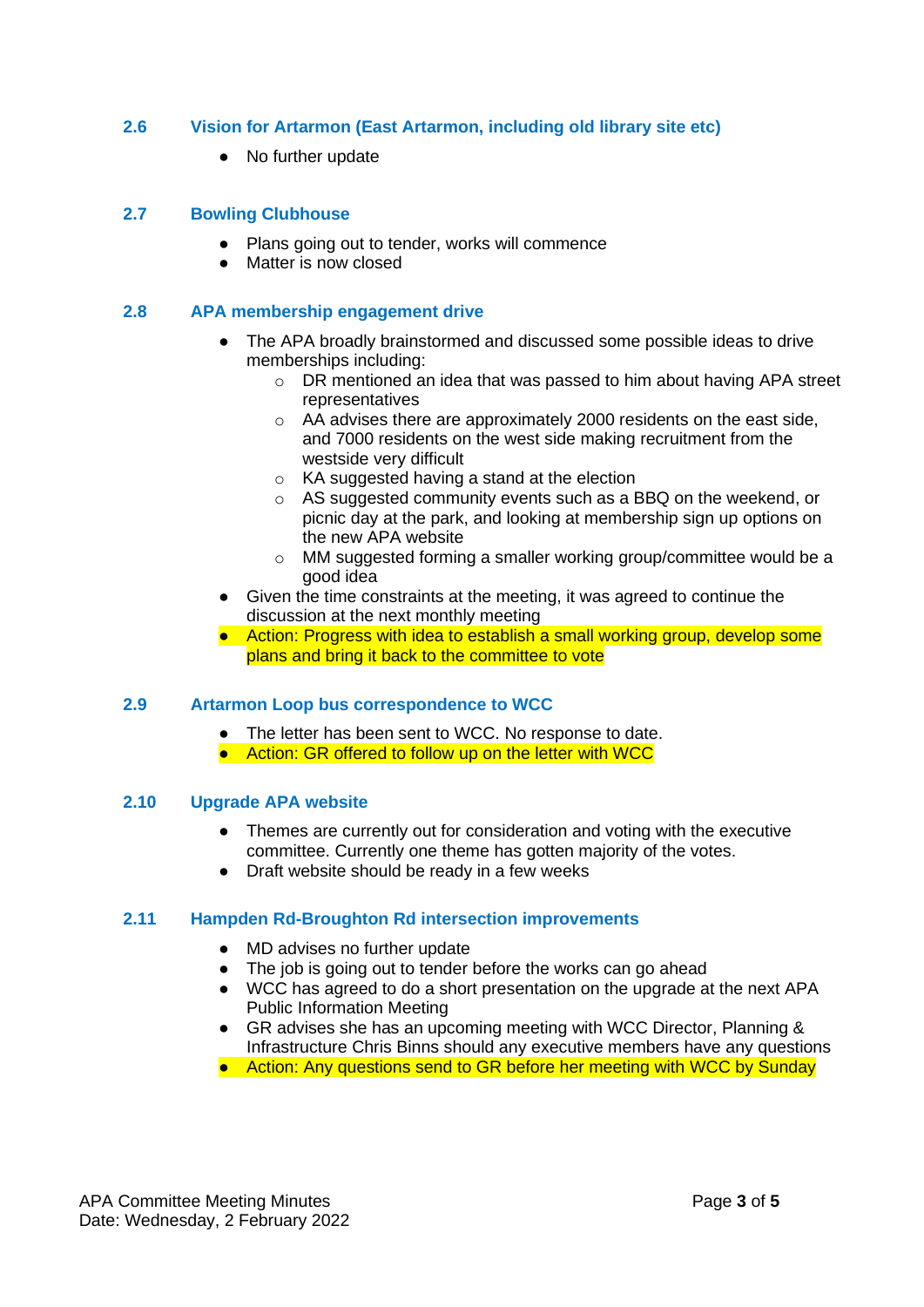## **2.12 Village Green**

● Awaiting further advice from WCC officers regarding final plans for upgrading the precinct

## **2.13 Council's proposal to ban the right turn from Mowbray Rd into Hampden Rd during peak hours**

● Exec committee agreed to wait for the article in the upcoming Gazette for community feedback, before writing any letters to Council.

# **3. President's Items**

- There was a short discussion on whether the monthly APA meetings clashed with Artarmon Public School P&C meeting but this was not resolved.
- APA has been meeting on first Wednesday each month for many years and some committee members expressed concern about making changes to current arrangements.
- President to broach the matter with the APS P&C to find out when they meet and how often. Past experience has been that that has been little overlap between the two committees.

# **4. Committee Reports**

# **4.1 Gazette update**

- Upcoming edition of the Gazette is coming along well with plenty of stories and ads but the Editor needs a topic for the upcoming Public Information Meeting (PIM)
- The committee discussed inviting the mayor
- GR suggests calling it the "Artarmon Village Upgrade" (presentation by Council Officers) and "Meet the Mayor"
- Action: WB offered to contact the Mayor's office
- Action: Send in questions beforehand to GR

## **4.2 Treasurer's Report**

● Report circulated prior to meeting

# **5. Open Forum**

## **5.1 Wilkes Ave Grand Opening proposal**

- Discussion held as to whether APA should hold a grand opening for Wilkes Ave and committee agreed this should come from WCC
- MI raised concerns over plantings at Wilkes Ave and lack of response from WCC
- GR suggested re-visiting the list of maintenance items that the APA compiled previously
- AS suggest separating out holding a grand opening vs the maintenance list
- MD advises the AVI are interested in holding a joint event and MD has offered to re-engage the discussions